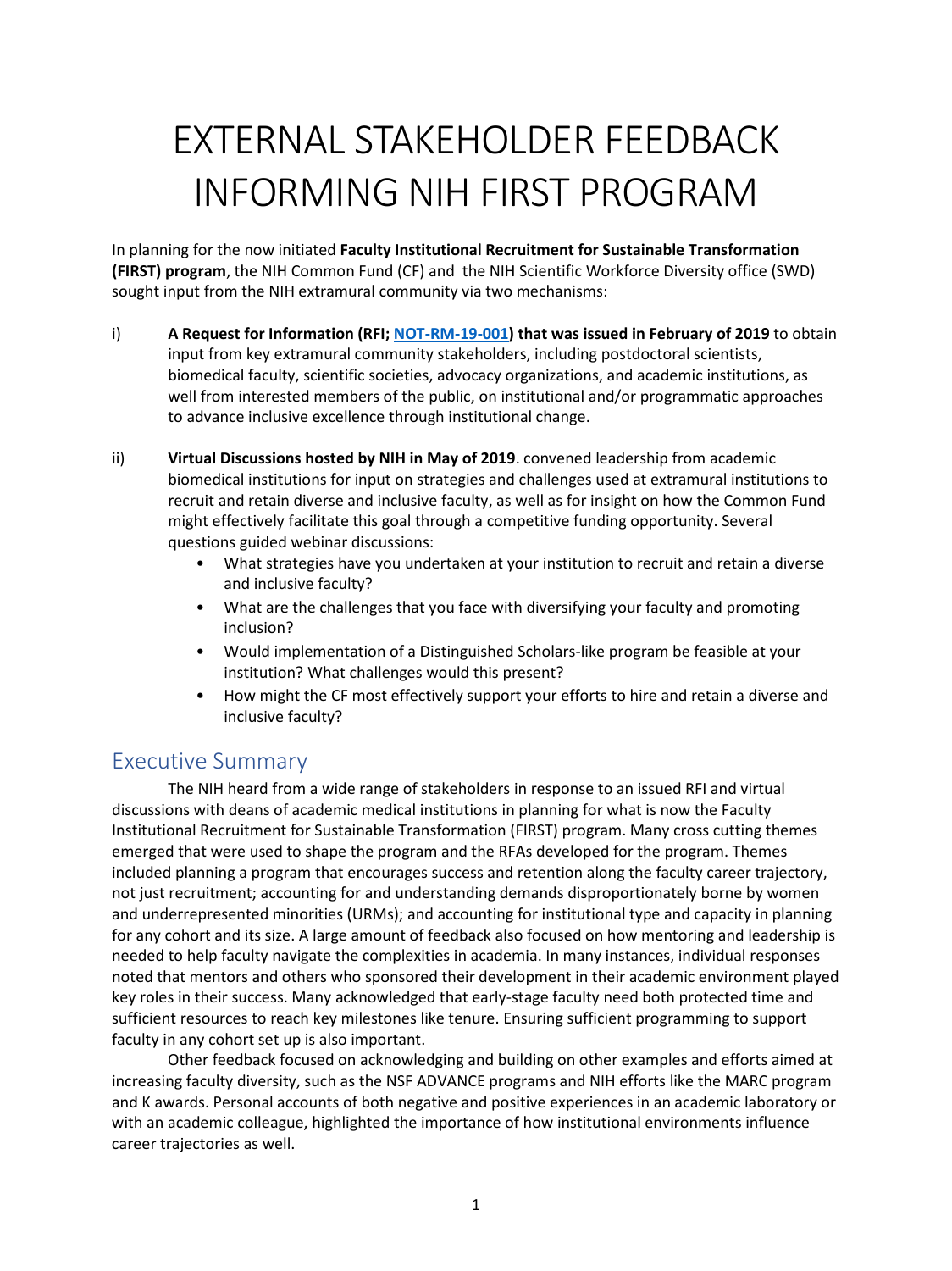## Summary of Responses to Request for Information (RFI) on Institutional Accountability to Promote Inclusive Excellence

On February 25, 2019, the NIH Office of Strategic Coordination (Common Fund) released a Request for Information (RFI; NOT-RM-19-001) to obtain input from key extramural community stakeholders, including postdoctoral scientists, biomedical research faculty, scientific societies, advocacy organizations, academic institutions, as well from interested members of the public on institutional and/or programmatic approaches to advance inclusive excellence through institutional change. The RFI asked for input on:

- Institutional programs and approaches that have been successful in reducing isolation, increasing community building, and fostering career advancement for early-career faculty, including those from diverse backgrounds, such as groups underrepresented in biomedical research .
- Institutional mentoring programs that support faculty development, retention, and career success.
- Faculty-level cohort-model approaches that are institution-based or distributed across institutions.
- Data-driven strategies to assess and manage institutional equity and diversity.
- Capacity for institutional support of early-career scientists, including start-up packages, research, lab space/equipment, and salary.
- Role of partnerships between institutions toward reducing isolation, increasing community building, and fostering career advancement for early faculty.
- Any other comments or recommendations for NIH to consider with respect to programmatic efforts to collaborate with institutions on achieving inclusive excellence through a cohorthiring/mentoring approach with an emphasis on institutional accountability .

The RFI closed on June 14, 2019. A total of 77 unique responses were submitted. Most of the responses were from individuals and the content indicated that most were postdoctoral scientists, faculty, administration, and professional societies. stakeholders, including: Association of American Medical Colleges (AAMC), American Society for Biochemistry and Molecular Biology (ASBMB), Future of Research, American Society of Hematology, American Association of Dental Researchers, American Society of Nephrology, International Society for Biocuration, and several schools or colleges of medicine, submitted coordinated responses.

Key points and comments are briefly summarized here under topical headings. *Please note that the information below consists of summarized RFI responses submitted and does not necessarily represent the opinions of the NIH or necessarily reflect the goals or structure of the FIRST program in its current form.* 

#### **Challenges in Recruitment**

- Many institutions have faced major challenges in the recruitment and retention of URM faculty.
- URM preference for being in a geographic region that provides a diverse community for self and family impacts recruitment and retention of the URM. Higher ranked medical schools have higher proportion of URMs.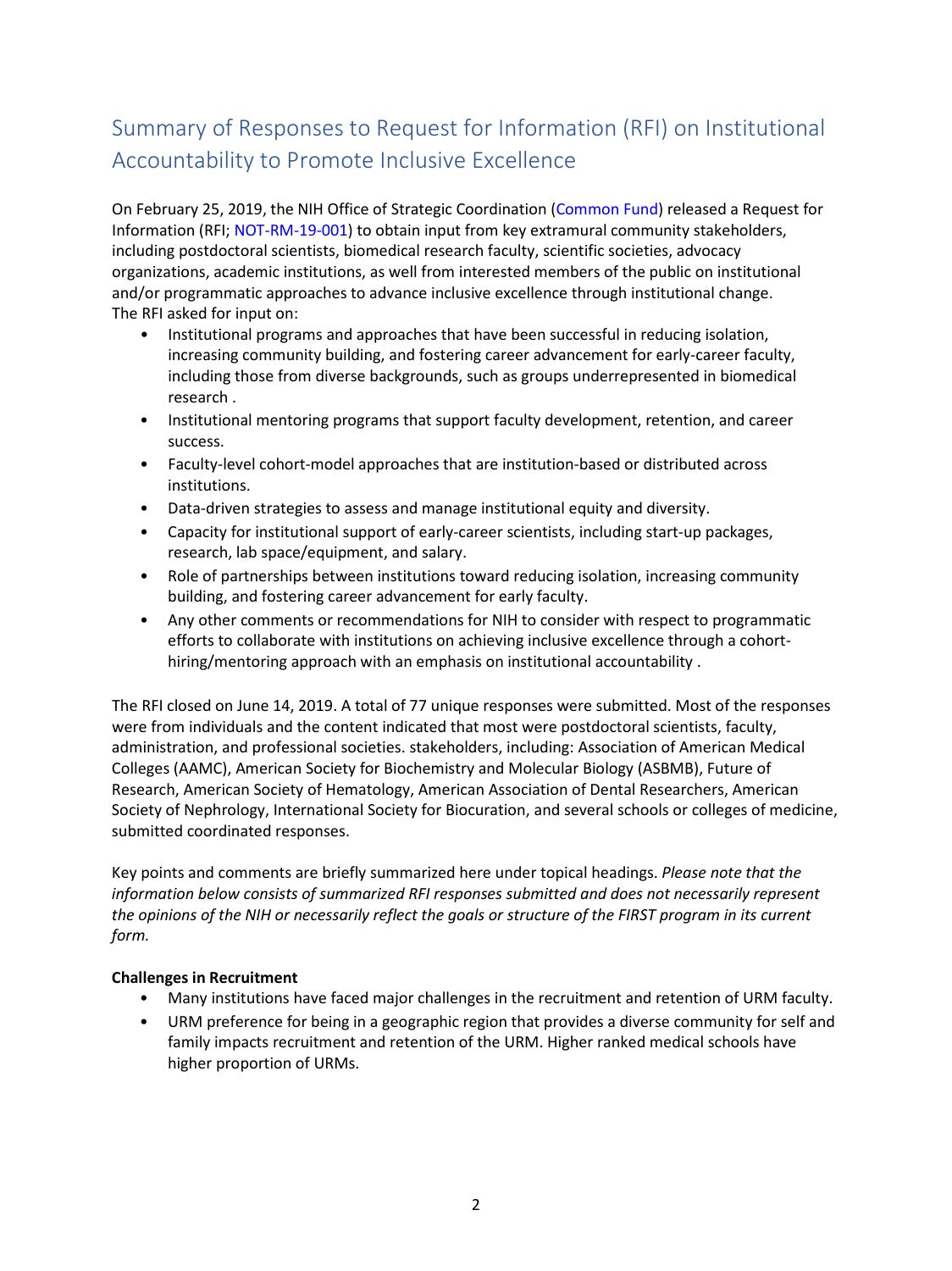#### **Encourage Success and Retention, Not Just Recruitment**

- Must have climate that is conducive for their success. No matter how excellent the faculty, if they are brought into workspaces that are hostile or non-inclusive it will prevent them from succeeding long term.
- The postdoc-to-faculty transition is major barrier. Focus also on retention and on incentivizing changes to the cultural norms of academe to ensure that people from these populations are not only present but thrive.
- People's daily experiences are determined largely by their local environment or department.
- If diversity in research is not an institutional goal, and underrepresented recruits are not supported by stand-alone services to onboard and integrate them, all attempts to attract, recruit, and retain them will fall short.
- Providing dedicated staff and programs that interface with individuals directly-for retention. Have peer mentoring.
- Workplace itself must also be improved to prevent the "minority revolving door."
- Change culture at the laboratory level.

#### **Institutional Transparency**

- Make recruitment, retention, and career progression transparent at the institutional level and to make this data available to the general public.
- Long-term commitment of an institution towards gender/URM equity should be part of goals.
- Transparent reporting of all disciplinary hearings, including names of faculty disciplined and reasons for the discipline.
- Fully public salary and startup package information, with institutional oversight.

#### **NIH Grant System/NIH Overall**

- Money is power, and well-funded researchers are Kings and Queens in the University structure. When powerful PI's are the problem, change is impossible since no one likes to upset the golden goose.
- Grant system part of problem: system which awards grants based upon a winner takes all system is disturbing. We all know that a grant which gets a 13th percentile score (and is funded) is no different from one which gets a 13.1% score (and is not funded). Some individuals have inordinately large funding amounts.
- Just 2% of institutions with NIH research project grant support get about 53% of the dollars. Institutional and interstate disparities in access to NIH funding contribute to the geographical disenfranchisement of students and trainees.
- Trend towards funding multi-lab collaborative projects such as through the U01 versus more funding allocated for single-lab grants such as the R21 and R01. Allocating more resources and funding for junior researchers can help female researchers collectively.
- Imagine institution wide grants requiring X% of faculty on the grant to be from an underrepresented group. One could also evaluate the strength of the institution based in part on how diverse their faculty in the department are.
- NIH has a history of taking less responsibility than it should, and passing responsibility to research institutions, who in turn pass it back to NIH.

#### **Extraprofessional Demands Disproportionately Borne by Women and URMs**

• Women particularly face substantial extraprofessional demands such as childcare and eldercare. Use supplemental grant funds to gain extra help from research coordinators, statisticians, and technicians to offset this.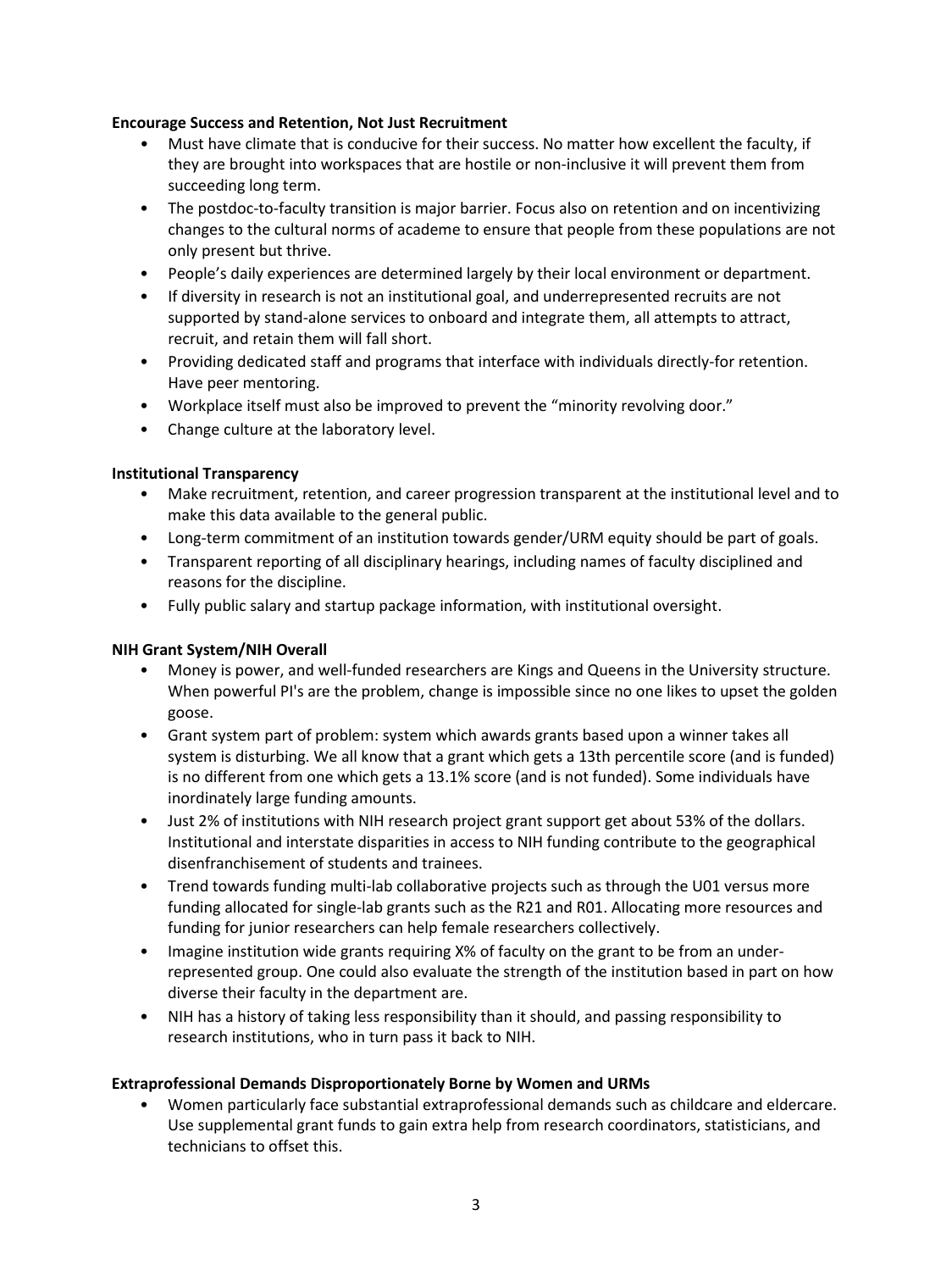- Having kids is tough and there is no mechanism to keep research moving forward for leave etc. Incentivize faculty to employ support staff for the scientists who need them so their research can be propelled further, particularly for family leave.
- Should be more short-time opportunities for working female professionals who choose to have a family.
- Because future faculty come from postdocs-institutional support for postdocs should include things like affordable housing, day-care for children, adequate leave, and accommodations to ensure a healthy work/life balance.

#### **Support Beyond Early Career Stage**

- Target URMs doing biomedical research at the mid-level career stage, because while entry into faculty positions is important, retention and promotion is where even greater attrition occurs.
- Funds to diversify faculty should also be directed to senior faculty who have shown themselves to be agents of change.

#### **Analyze and Fund Full Career Trajectory**

- Provide incentives and analyze every single stage, perhaps also incentivize successful mentors, the K99/R00 MOSAIC notion is a fine start.
- More pipeline programs targeted at underrepresented demographics like minorities and women.

#### **Establish Dedicated Funding**

- Programs now being established to diversify the background of researchers that are entering the professoriate. Suggest that a pipeline for funding be established for historically underrepresented minority investigators who have not had a record of funding but are at more advanced stages in their careers.
- Aggressive university start-up packages without fund expiration dates.

#### **Learn from/Synergize with Other Efforts**

- The general goals and tactics of the HHMI Inclusive Excellence Initiative appear like the new NIH initiative, and I applaud NIH's intentions.
- Recommend discussing efforts with the National Research Mentoring Network (NRMN).

#### **"Minority Tax" and Enhanced Expectations**

- Departments can seem to expect an even greater performance record from URM faculty when hiring, to assuage any concerns that the hiring was done solely to increase diversity.
- Feel the need and pull to do service and outreach. Service and outreach have monetary value and should be treated as such. I was not a "minority hire" and that felt good. I think I am being treated just like everyone else here. Wish there was more of a national connectivity of minority PIs in different disciplines.

#### **Lure of Industry and Other Attractive Careers**

- Many Ph.Ds. from underrepresented groups leave academic research and join industry after receiving their degrees. If only students from privileged backgrounds can afford the sacrifice of a below-market wage during postdoctoral fellowship, then future faculty will be disproportionately from privileged backgrounds.
- Many historically underrepresented trainees are choosing not to go into the academic research world, they favor of a wide range of other highly productive options.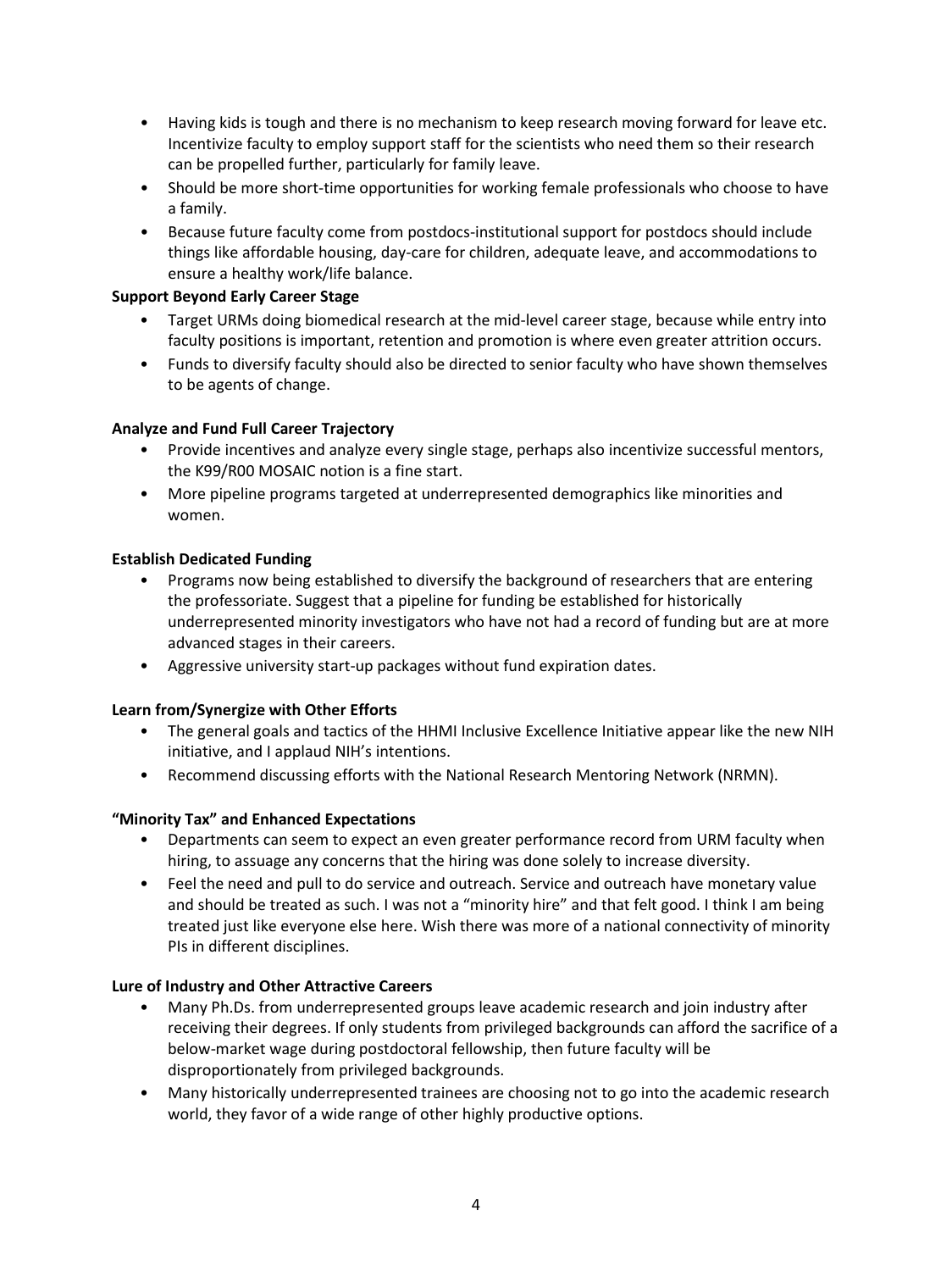#### **Make Research Careers Attractive**

• Increase pool of potential researchers, increase appeal of research careers, support those choosing research.

#### **Mentoring**

- NIH could provide more mentorship grants for institutions or researchers to specifically incorporate students of color at the undergraduate level to be involved in research.
- Need carrot for mentoring.

#### **Cohort Size and Feasibility**

- Mid-size and small institutions will need to be cross-institutional (maybe better stated as interinstitutional) programs/networks should built that only include mid-sized and small institutions with each participating institution having a role in developing the cohort.
- The successful transition of a postdoc to faculty or a junior faculty to associate professor has a great impact and the "hidden curriculum" is an even larger weight to be borne by members of underrepresented in research investigators. RWJF Harold Amos Scholars Program (then known as the Minority Faculty Development Program).
- Cohorts work our cluster hires from experience- two psychology, two health sciences, they support one another on meaningful projects that benefit students. It is important to each of our cluster hired and multicultural faculty that they have mentors off campus.
- Involve multiple life-science academic units and potentially multiple academic institutions.
- Departments rarely have enough open faculty slots to allow them to recruit a cohort, and in our experience department chairs are inclined to want to recruit individually.
- Uneasy feeling about forced cohorts.
- A cohort model at the faculty-level, while having the potential to benefit the community and increase both diversity and inclusion in higher positions in biomedical research, would come with key challenges that would require a tailored approach. Cohorts should be inter-institutional and discipline specific, to be able to form a large group.
- Enough cohort and to meet its specific needs. The NIH should look to existing cohort models to inform its own development of such a program. For example, the Texas CTSA Consortium Mentored Research Career Development (KL2) Program in Clinical and Translational Science25 – an NIH-sponsored, cross-institutional, two-year program - brings together junior faculty from across Texas institutions. In industry, Dow Chemical has a program called Employee Resource Groups, which brings together eight internal groups based on shared backgrounds and interests, e.g., a women's group, a group for people with disabilities, an LGBT group, groups for different races and ethnicities, and a veterans' group."
- A cohort program—while useful and laudable (and should be pursued)—is still a primarily individual-level solution for a systemic / structural problem.
- Develop and support an inter-institutional, virtual cohort program to support faculty; cohorts should be formed based on discipline in addition to career stage.
- Propose consideration of a 5-year postdoctoral cohort program focused on establishing a community of tenure-track bound biomedical researchers (broad, not just biomedical).
- Partnering with professional societies can help reduce isolation and other barriers.

#### **The Face of Leadership/Lack of Mentors**

• Need educational programs to enhance attainment of prominent leadership positions by senior scientists from traditionally under-represented groups (especially women and race-ethnic minorities) through leadership coaching, networking, and mentorship. Resources and short-term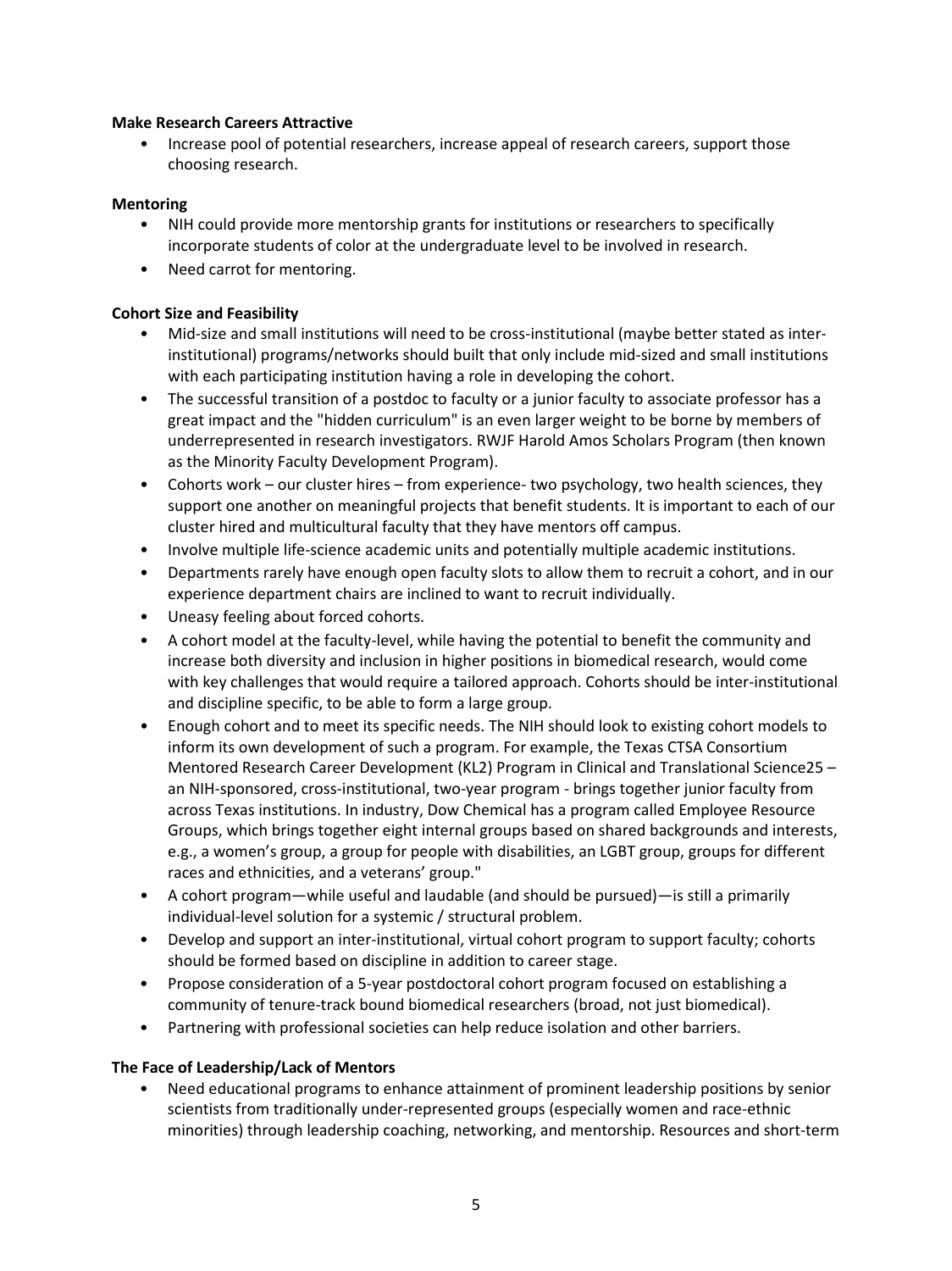training opportunities are frequently withdrawn for the critical transition from mid-level to senior-level scientists.

• Going into academic medicine right now is very unattractive and makes it particularly difficult for women and minorities due to the lack of mentors, other life issues, and not being pushed forward or sponsored into leadership goals.

#### **More/New K-type Awards**

- Consider "new" hybrid K-award career development application as an important steppingstone for ESIs (at the pre-faculty) stage to advance forward. To address this, one needs to consider what it takes to be competitive for K-awards and how the institution will respond to support these new "hybrid type" career development awards.
- Consider existing K grant mechanisms to support diversity, could use using a different funding percentile for diversity applicants for K grants or by creating unique Kdiversity grants, these awards could be used to build diversity.
- Regarding K01 awards, there is a predominating view that these awards are primarily targeting junior faculty (assistant professors) rather than postdoctoral researchers due to the requirement that K01 awardees have clear institutional commitment (which is usually interpreted to be a tenure track faculty position with a solid start up package). Whether that was intended or not, the fact is that postdoctoral researchers are severely under competitive in that funding space. Thus, current K01 awards (including the diversity awards) are not poised to address the diversity gap, as they require applicants to have already made the transition.
- Provide funding for institutions to bring back URM graduate student alums who have to complete an aspect of their training elsewhere - provide milestones for them to meet to be brought back. Possibly through a mechanism similar to K99/R00 funding.
- The only open K99/R00 diversity awards were released as part of the BRAIN initiative, which has a very limited research focus. One option would be to release a K99/R00 diversity award that is open to the many research priorities of the NIH's Institutes and Centers.
- We recommend developing a K99-to-R00 grant pathway, or Institutional National Research Service award (T32) with the goal of increasing diversity in the professoriate.
- Consider trainees on visas.
- Cut & paste statements of D&I with no real teeth had little chance of success. Require diversity and inclusion programs for institutional postdoctoral NRSA and faculty centric K awards.

#### **Unintended Consequences**

- Individual institutions may feel absolved of their duty to provide this type of support to their URM faculty if the NIH provides it.
- Partnerships between smaller and larger schools wane after funding ends.
- Some current mechanisms provide funding and prestige for the institution rather than ESIs themselves/strongly discourage R25 or T32 type program. INSTEAD, consider mentored research programs pairing URM ESI with younger mid-career mentors of at least minority background (regardless URM or not), a national panel of minority scholar mentors, and R21 level funding for the ESI.
- The use of targeted faculty searches to increase departmental diversity can also be a useful tool for recruiting faculty from underrepresented groups. Care should be taken, however, with grouping these individuals into cohorts. While cohort development is useful for tracking and providing targeted support for like-groups, developing a cohort based on "special" hiring criteria may present challenges. Identifying individuals by an alternative faculty hiring mechanisms may lead to the perception that the individual is not otherwise qualified.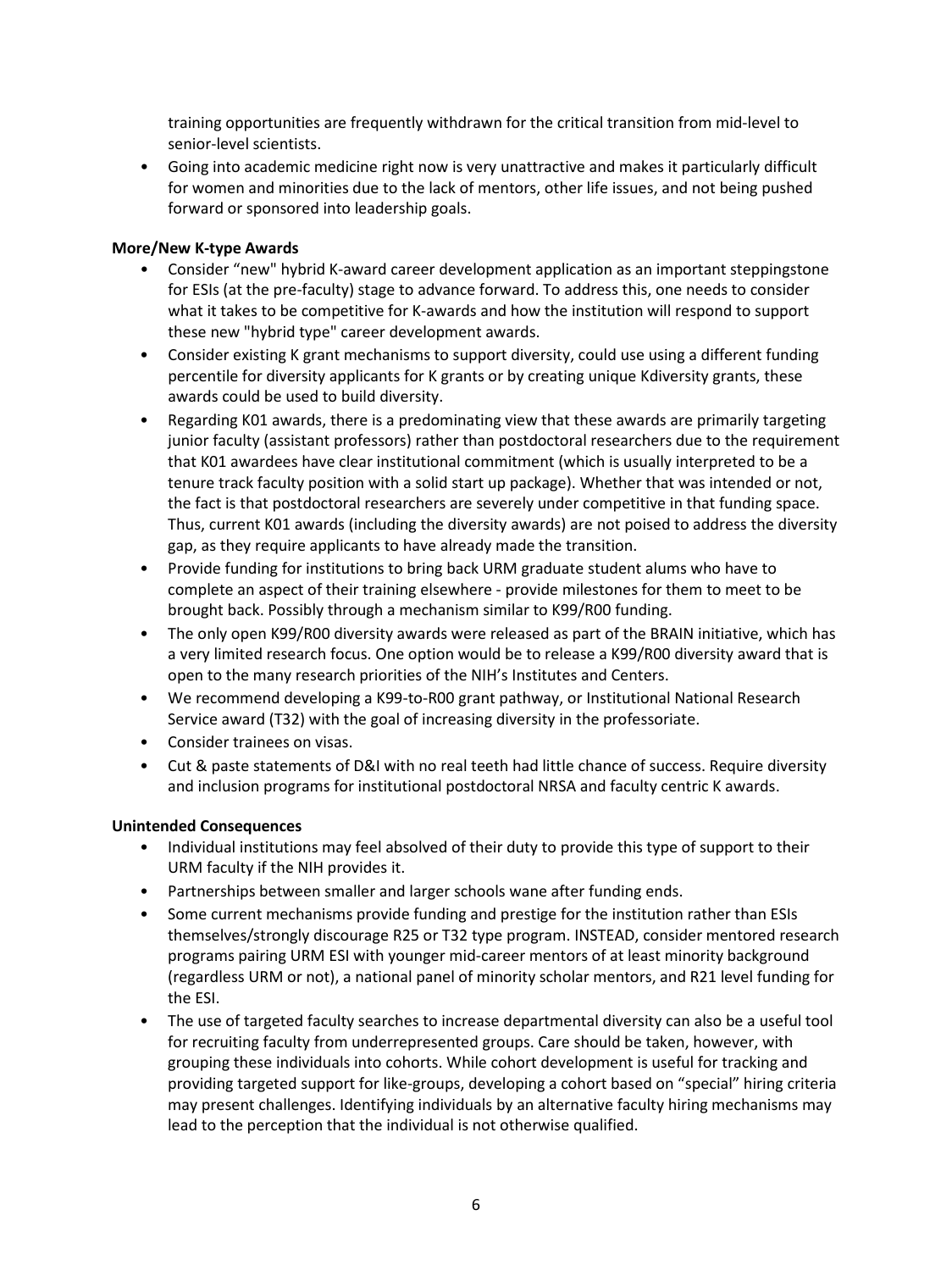#### **Broaden Diversity/Inclusion Reach**

- Need to fund Osteopathic Doctor research, not just MDs.
- The osteopathic community does not feel or identify with any aspect of the NIH. Inclusion of diversity of opinion and representation is mandated by the Federal Advisory Committee Act.
- Make sure to include multiracial/multiethnic individuals.
- Physician-scientists are a threatened group. Focus on physician-scientists from underrepresented backgrounds - provide more funding opportunities so they can have more protected time and space at the beginning of their career.
- Dismayed to see that faculty members who identify as LBGTQ are not part of your efforts to increase diversity.
- There is a vast need for doctorally qualified professionals, especially of color to be at Community College level.
- Diversity and Inclusion of Deaf/ASL. The costs of sign language interpreter services are a financial disincentive to hiring a lab tech who is deaf. Diversity is often measured as a count or proportion of individuals from underrepresented groups. This creates a disincentive to work with individuals associated with higher cost, such as deaf people.
- Focus on advancement of individuals in community-based or other settings.

#### **Other**

- Programs to support graduate student transfer from minority-serving institutions (MSIs) to primarily white NIH-funded research institutions (PWIs).
- Consider providing the loan repayment program (LRP) to faculty in the proposed cohort, and consider increasing the amount of support provided by the LRP (i.e. raise the cap, or lower the floor).
- NIH taxpayer money should not be allocated to fix racism.
- Propose programs that not only encourage institutions to expand the definition of a successful scientific career but also provide them with the skills to be successful in different sectors.
- Encourage facilitated community building, participatory design, formative evaluation, and cultural activities that create new socio-cultural identities within the existing organizations.
- How about a program that links participants that were trained by NIH supported grants for those underrepresented in medicine to new investigator awards?
- Some incentives for those that are succeeding in promoting inclusive excellence.
- Move away from "tenure" label, given its significant variability across institutions. Having such support for 5-6 years (e.g., 50% salary/fringe support + \$1M startup from NIH) would go a long way to help launch faculty members.
- Efforts to diversify faculty should be directed to junior faculty who will not only use the funds to engage in robust research, but who also require the funds to buy out their time to participate in numerous activities and committees.
- Challenges with cultural insensitivity of PI.

#### **Noted Current Successful Programs and Strategies**

**NIH** 

- MSP/MARC program was valuable way to see research careers as viable.
- K awards should be expanded.

#### **Outside NIH**

• Extremely successful [NSF ADVANCE](https://www.nsf.gov/crssprgm/advance/) programs has truly made a difference in women's success.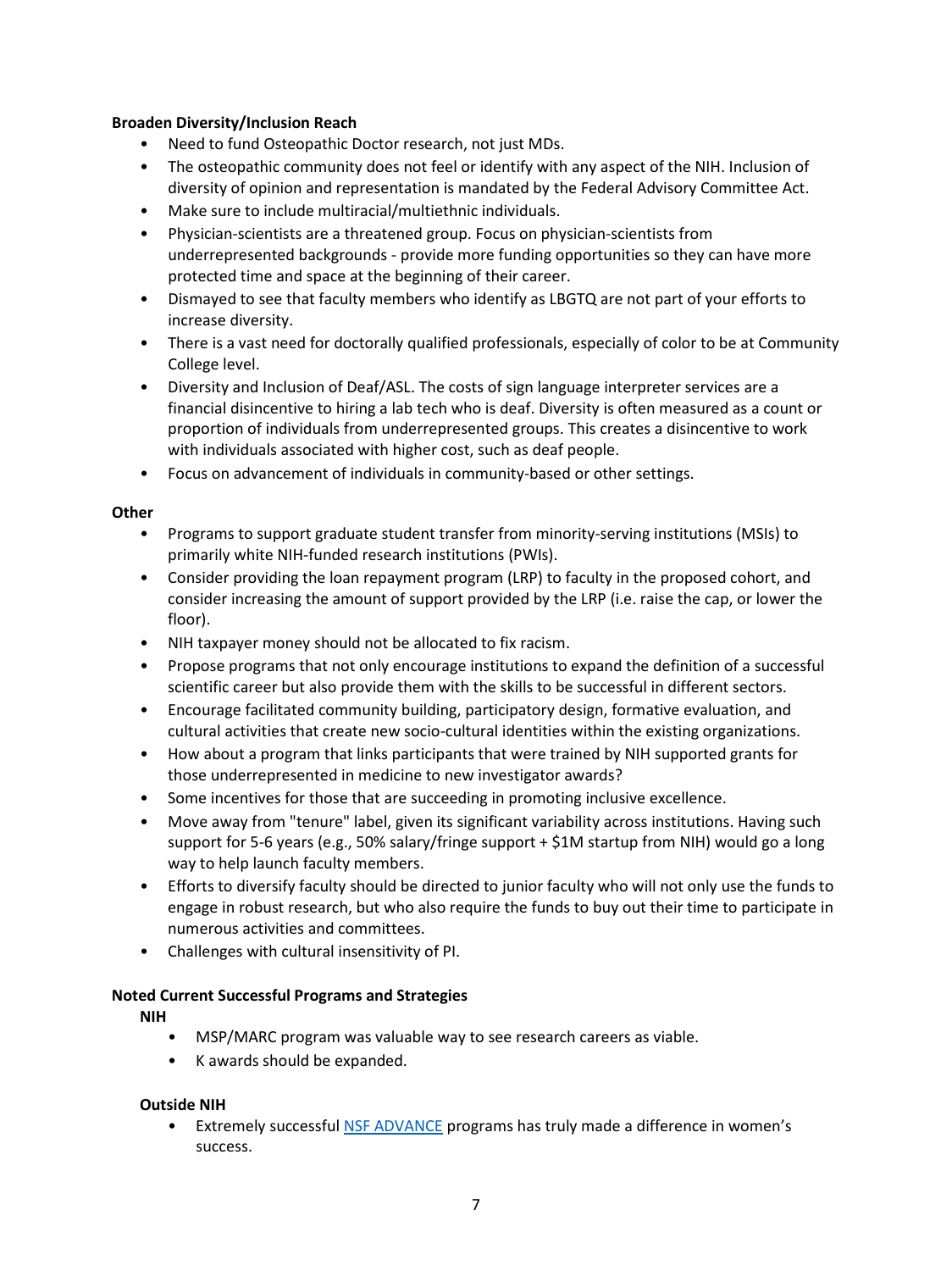- USC has program:<https://faculty.usc.edu/mentoring/castingwidenet/>. The one benefit (and a significant benefit) was start up package was larger than the department could provide alone.
- The "Successfully Obtaining an R" (SOAR) Program is UTSW program.
- UCSF Mentor Training program (MTP). Incorporating a comprehensive training module focusing on "Mentoring Across Differences." Also have a collaboration between the University of California and the NRMN.
- Faculty Agents of Change (FAoC) initiative. RISE at UCSF program. Comparative study of hiring practices that focused on the department of biology at San Francisco State University found that a co-hiring policy that was used from 1994-2010 was successful in diversifying the faculty.
- The Program to Advance Gender Equity (PAGE) has led work on best practices for salary equity, for leadership, parental leave and for transforming the culture of the department with the hopes of further advancing these initiatives beyond their institution.
- [ASH-AMFDP Award,](https://www.hematology.org/awards/career-enhancement-and-training/amos-medical-faculty-development-program/about) the capstone program of the ASH Minority Recruitment Initiative (MRI), expands AMFDP's successful national networking and career development model by offering four years of postdoctoral research support to historically disadvantaged. Key features of the program are 360 mentorship, community-building and partnership and alumni engagement.
- Advocates & Allies for Equity is a National Science Foundation initiative designed to bring men and men-identified individuals further into the gender equity equation (NSF ADVANCE).
- Current strategies: in-person implicit bias mitigation workshop is now a requirement for leadership onboarding. Department Chair bonuses, a portion of which are contingent upon advancing diversity and inclusion as determined by the Dean during performance reviews. Accountability for leadership diversity and inclusion is built into the Medical Center scorecard that is reported to the board of trustees.
- Increasing community building: developed a curriculum for career advancement, focuses on enhancement of junior faculty skillsets in the areas of career development, scholarly writing, clinical teaching, research, and curriculum development.
- Executive Leadership On-Boarding Program provides on-going mentorship. Institutional mentoring programs that support faculty development, retention, and career success.
- Spaces that bring URMs together and in which they can speak about their accomplishments, barriers, challenges, and opportunities in the academy.
- More resources and personalized mentoring help.

## Summary of Feedback from Virtual Discussions

A total of 31 Deans or their representatives participated in the virtual discussions with NIH. External invited participants are listed in the appendix. The discussions generated valuable input for NIH to consider, summarized briefly below in the following thematic areas: capacity and resources, cultural factors, programming, and challenges.

#### **Capacity and Resources**

• Small/rural institutions face tough competition recruiting candidates – especially including diverse candidates.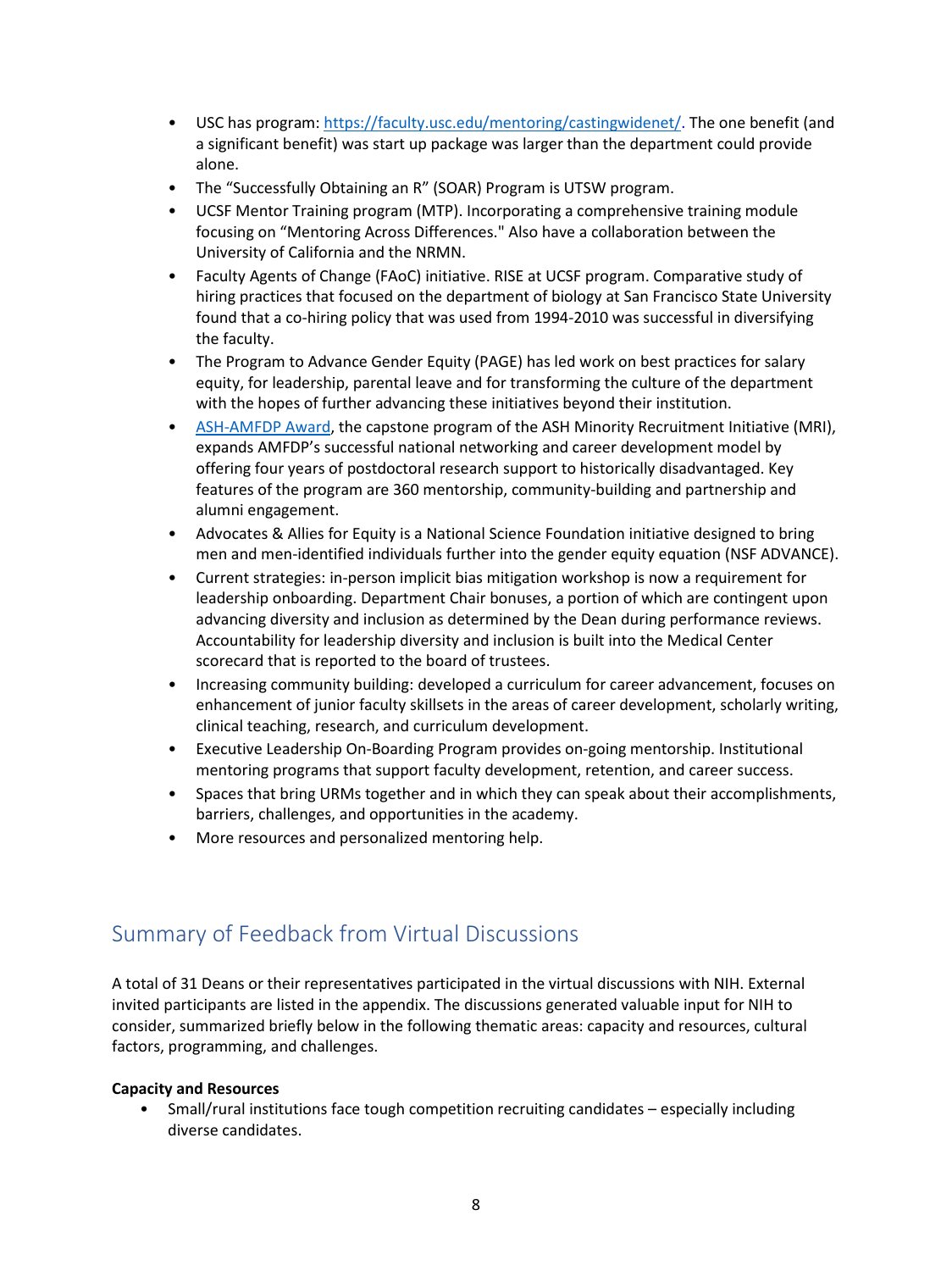- There is interest in partnerships between institutions of varying size; the CTSA model may be informative.
- Meharry Vanderbilt partnership has been in place for many years, before the CTSA program, and it is a model of success based on shared goals.
- At public institutions, the number of faculty positions are capped because these institutions have to wait until tenured faculty resign. If provided additional funds (startup and salary), additional spots may become available to enable hiring across these transitions.

#### **Support Beyond Early Career Stage**

- Lack of an endowment at non-private institutions also limits availability of funds to hire new faculty.
- Faculty attrition often occurs at the 3-5 year mark after hiring; thus, institutions welcome bridging funds to help faculty succeed in the transition to independence (R01 funding).
- Institutions welcome flexibility for use of funds, as URG faculty tend to require a longer time period to tenure. Various reasons, including the documented lack of professional-network connections, contribute to this delay.
- Public institutions typically provide smaller start-up packages  $( $51$  million).$
- Faculty cohort hiring could occur across departments, e.g., across the whole-university system, including other schools (e.g. engineering, public health, dental, nursing).
- Smaller institutions could employ distributed models such as the NIGMS MOSAIC or similar alternatives to leverage resources for faculty to participate in national cohorts.
- Several institutions noted a need for funding/start-up funds to cushion URG faculty (e.g. wraparound support) until they attain independent funding for career advancement.
- At research-intensive institutions ("R1"), startup package for a PhD basic scientist is  $$1.5 2$ million, clinical scientists are \$1-1.5 million.

#### **Cultural Factors**

- Institutional and departmental isolation is a big problem bringing people together across departments can be done and is helpful.
- The "trust factor" is paramount for faculty from underrepresented groups to thrive. A program that contains institutional commitment to candidates will demonstrate long-term investment in the new hire.
- Underrepresented faculty confront frequent macro- and micro-aggressions in their everyday environment, which is suffused with suspicion and questioning about motives.
- Many early-stage faculty wonder "What goes on in the black box; how does the system work?" Mentoring and leadership is needed to help faculty navigate the environment, and this can be more challenging for a minority individual in a majority culture.
- Requiring statements of interest/track record related to diversity/inclusion from individual faculty applicants/recruits will facilitate institutional culture change over time.
- Cross-cultural mentoring is important involve NRMN, who has a track record and many useful resources.
- People leave science for other careers and jobs are available there. Institutions also face competition for potential applicants from industry.
- One big advantage of a cohort model is the "halo" effect spill-over that diffuses into academic climate and culture.

#### **Programming**

• The UC Postdoctoral Fellows Program is a great model (distributed-cohort approach) with incentives built into advance fellows to faculty positions at UC campuses.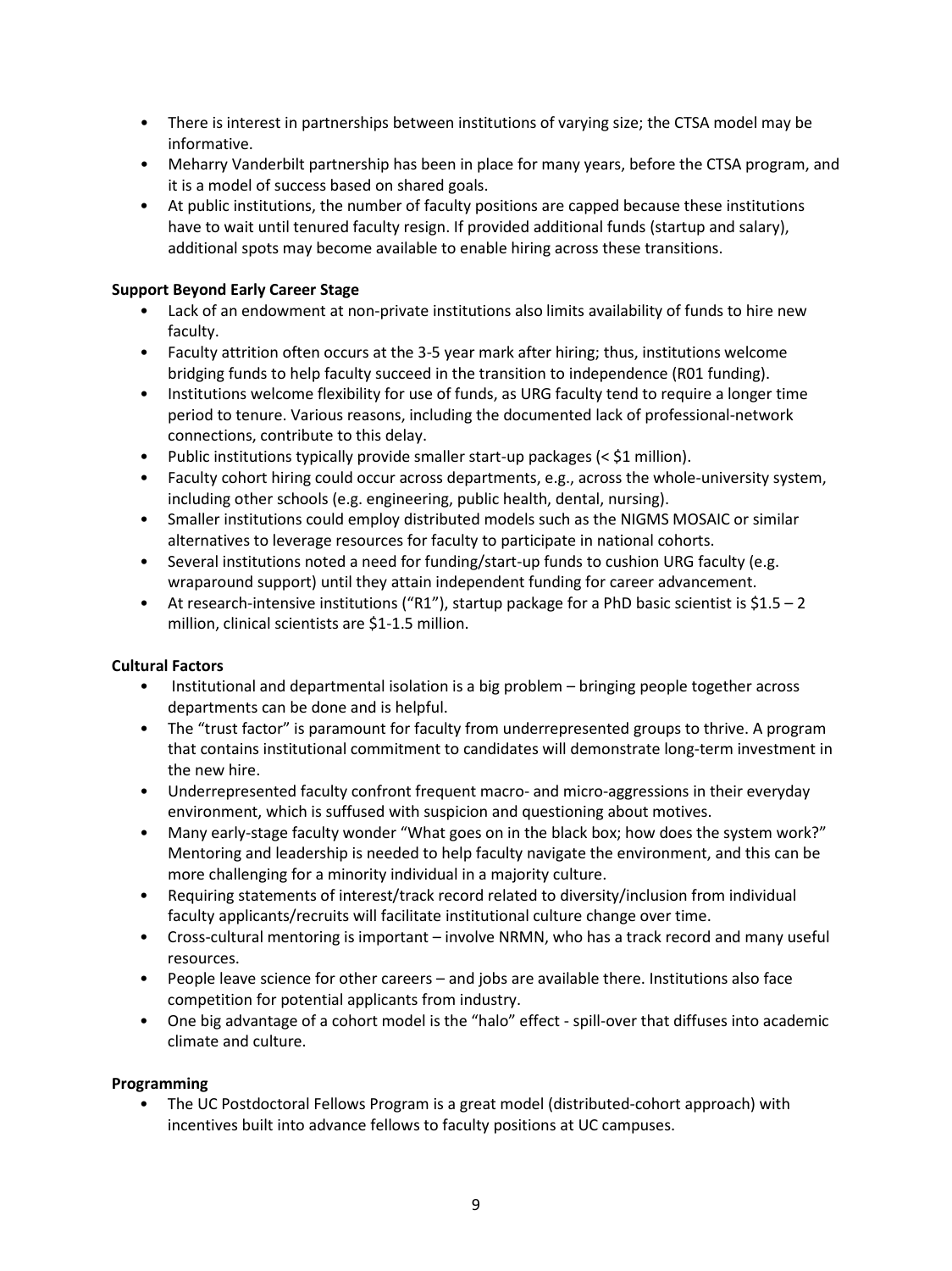- Institutional accountability is essential for developing and sustaining inclusive excellence, and NIH can help.
- Early-stage faculty need protected time and sufficient resources to be eligible for tenure. A Distinguished Scholars Program ( DSP)-like extramural model could leverage best practices (diverse search committees, best practices for diversity/inclusion, bias education, promote belonging) to the extramural community.
- One idea is to designate "faculty inclusion ambassadors," individuals who are nominated/appointed and are given protected time (and recognition) for this level of mentorship/support for early-stage faculty. Such service should not be volunteer positions, but a reputable component of academic scholarship for career advancement.
- DSP-like program could help "mandate" avoiding diversity tax duties often confronted by underrepresented faculty at institutions.
- Senior executive-level mentoring is a key aspect of faculty professional development, and it is a key element of the NIH DSP program.
- There is reciprocal value in pairing senior mentors with diverse early-stage faculty mentees. The experience can facilitate institutional culture change. Some institutions are experimenting with a diversity advisory role for each search (personnel provided by faculty affairs office or diversity office) to promote inclusive search practices that are needed to recruit from the broadest talent pool that extends beyond the typical word-of-mouth networks and feeder institutions.
- Performance goals can be linked to departmental incentives (e.g., diverse talent pools for searches).
- One example is the AAMC Foundational Principles of Inclusion Excellence (FPIE) pilot.
- Climate surveys at the institutional level can unveil previously unappreciated differences and guide programming.

#### **Challenges**

- Departments/chairs hold a tight grip on controlling searches and often resist centralized searches.
- Implicit bias restricts broader recruitment and hiring efforts.
- Underrepresented scientists often don't see institutions as welcoming/supportive environments.
- They want to see role models in leadership positions; lack of diverse senior faculty sustains this circular problem.
- Could cohort hiring approach also include recruitment of senior diverse talent/mentors?
- Time commitment for senior leadership is a consideration linking this activity to value/reward will encourage participation.
- Some faculty from underrepresented groups are interested in joining academia but find no research relevant to them (e.g., that related to health disparities and health equity). Many institutions have not invested substantially in this space and thus have no guidance or support for it.
- Behavioral and health-disparities research relies on community-engagement activities, and these resources/funds are not always available. Such activities are vital to building trust relationships with communities who participate in NIH-funded research.